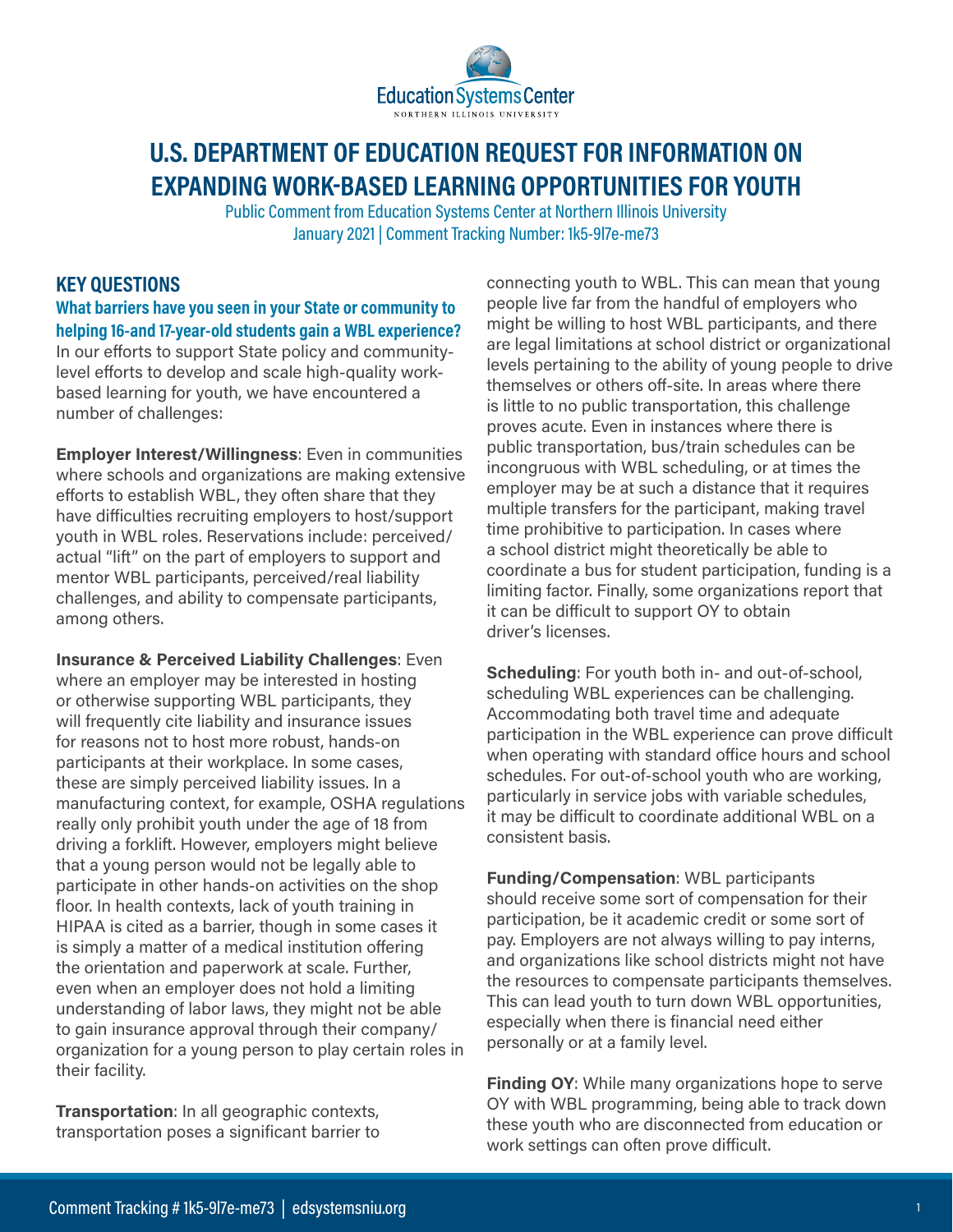Team-Based Challenge



Pre-apprenticeship / Youth Apprenticeship

Apprenticeship

**Increasing Intensity of Employer Engagement** 

## **What WBL programs and strategies at the State or local level do you consider successful or can be efficiently brought to scale, including apprenticeship opportunities for high school and college students?**

At a State level, extensive efforts to define and develop frameworks for high-quality WBL has been critical to providing the necessary infrastructure for communities across Illinois to develop and implement WBL locally. The Postsecondary and Workforce Readiness (PWR) Act provided some initial statutory definitions that an interagency body built from these and WIOA definitions to develop the [Illinois Career](https://icsps.illinoisstate.edu/images/pdfs/CTE/Perkins_V/6Perkins_V_Resource_IL-Career-Pathways-Dictionary.pdf)  [Pathways Dictionary](https://icsps.illinoisstate.edu/images/pdfs/CTE/Perkins_V/6Perkins_V_Resource_IL-Career-Pathways-Dictionary.pdf), which includes the State's WBL continuum and associated definitions and guidance. The continuum provides a helpful overview of the varying types of WBL and relative levels of required employer engagement.

WBL has been integrated into the accountability frameworks both under ESSA (as part of the College and Career Readiness Indicator that is a component of the School Quality Framework) and as a quality indicator under ESSA. As a result, secondary districts that might not have otherwise been pursuing broad WBL in their community are deepening their work in this arena in order to reach more students.

Exemplary WBL practices exist around the State, including the One Summer Chicago program and Township District 214's extensive WBL that reaches a majority of its students. One strategy that communities have highlighted is particularly effective is implementing a calendar-based program model so that the experiences are mapped out over the course of the school year for teachers, students, and employers to be able to plan and work around. In some cases, this could include a "job shadow week" or "Guest Speaker Week" so a number of those activities can be delivered at scale. These practices, and other critical framework elements, are outlined in the [Career](https://edsystemsniu.org/resources/career-development-experience-toolkit/)  [Development Experience Toolkit.](https://edsystemsniu.org/resources/career-development-experience-toolkit/)

Many local school districts share that Perkins funding has enabled them to develop and implement internships for CTE students. Both in CTE and beyond, districts offer Certified Nursing Assistant (CNA) training and work with local healthcare providers to embed the necessary clinical hours for students to obtain the credential.

In response to the COVID crisis, Practera has engaged with a handful of pilot communities in Illinois to deliver fully virtual WBL opportunities on their platform. While results are yet to be seen, these pilots are part of a broader NSF research effort to assess how effective these virtual models are for youth skill development and their ability to provide broader, more equitable access to WBL by removing barriers such as transportation and distance of host sites.

#### **What role does the public elementary and secondary education system currently play in the development of career readiness for youth, and what role should it play?**

Illinois has been cultivating a competency-based, student-centered approach to developing college and career readiness for all students. Undergirding the frameworks of the PWR Act as well as the ESSA College and Career Readiness Indicator is the notion that no single measure can convey an individual's preparedness for what comes after high school. Under this philosophy, the State is moving toward an approach that sees academic preparation as going hand-in-hand with career exploration and preparation for all students as they move through their secondary careers.

The degree to which primary and secondary districts currently utilize these State frameworks varies by community, but there are many exemplars statewide. For example, communities participating in the [Illinois](https://60by25.org)  [60 by 25 Network](https://60by25.org) are all using collective impact models to drive innovative approaches to enhancing college and career readiness for their students in order to drive postsecondary attainment and employment. Community-driven efforts like the 60 by 25 Network, coupled with accountability alignment under ESSA and Perkins, will incentivize greater consideration of college and career preparation across Illinois.

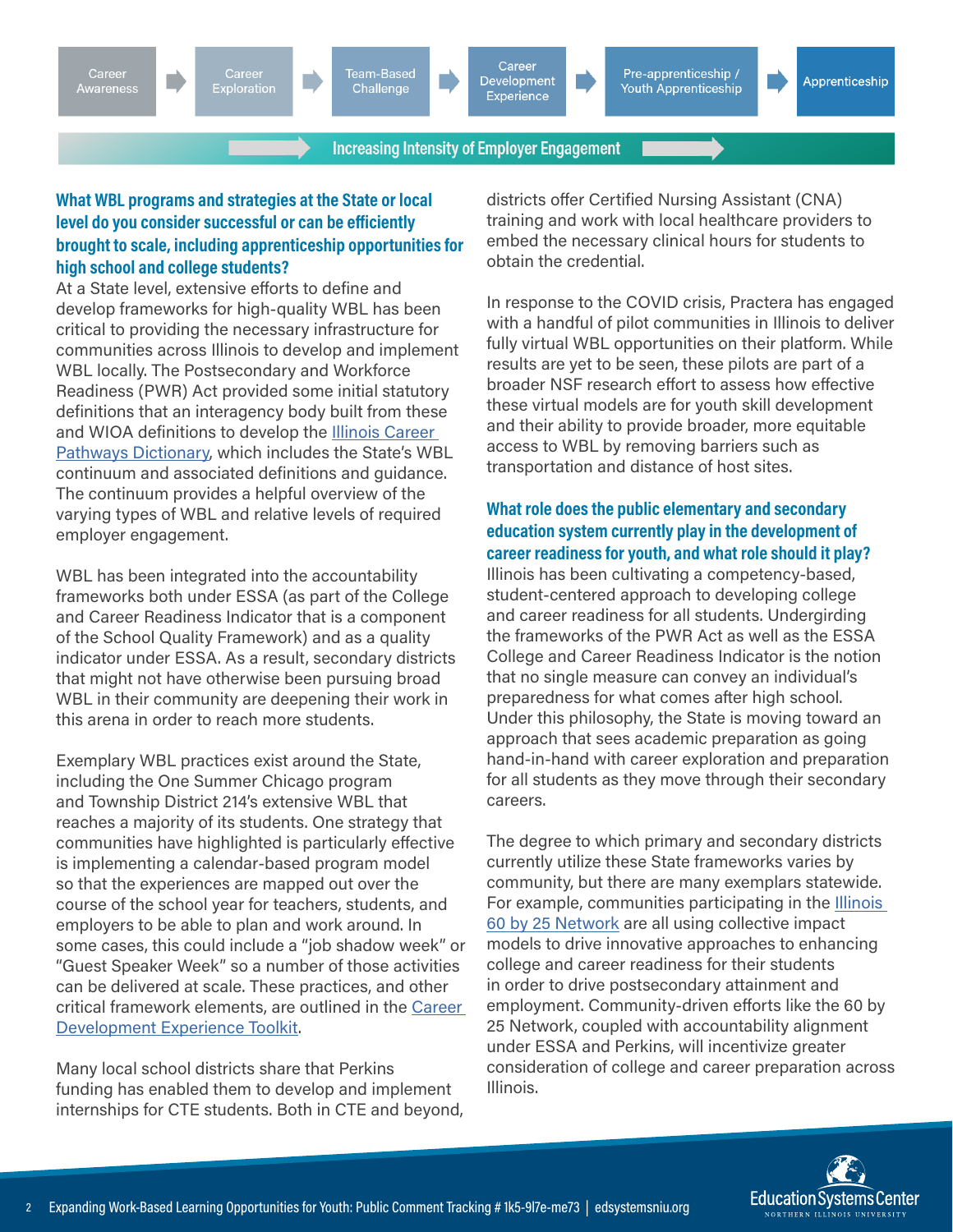#### **How can we better align resources and administrative, regulatory, and statutory requirements to allow for greater collaboration between educators and private and nonprofit employers?**

#### **Support to Address Liability & Insurance**

**Challenges**: At a Federal level, offering incentives and support to address the liability and insurance challenges described above could be deeply impactful in terms of removing barriers to scaling quality WBL. This could include facilitating processes to conduct background checks of employers at scale, or finding ways to push insurance companies to remove barriers that hinder student participation in WBL at scale.

**Tax Incentives**: In the absence of funding to directly subsidize participant wages, offering tax incentives for employers to support WBL participants could incentivize greater employer participation.

**Funding**: Communities across Illinois, including school district-led efforts and efforts by other organizations working in WBL, highlight that they need increased financial resources for direct efforts for offering WBL. Several respondents to a survey of community WBL partners highlighted that Federal RFP requirements can be overly onerous and inhibit the ability of their local partners to actually implement their programs. One such respondent shared, "funds are not needed for more studies or developing frameworks/models...I am often disheartened by the rules in RFPs for how the funds can be used" given that there are many effective models statewide that simply need resources to scale up to reach more participants. Other respondents indicated that they believe educators and employers should be more embedded in decision-making around how to use funds, which could be incentivized in RFP requirements. Further, the local Education For Employment (EFE) system in Illinois, which administers CTE funding, often highlights the need for additional funding to support the collaboratives they work to coordinate.

## **What do State and local workforce development boards established by Title I of the Workforce Innovation and Opportunity Act and their partners need to do to facilitate better leveraging Federal workforce dollars targeted at youth?**

Coordination and collaboration is growing across Illinois, but there is still room to grow in terms of reaching more youth at scale with WBL. A key area of opportunity is coordinating employer engagement

in a manner that is consistent across the education and workforce systems. In some communities, communication and collaboration across entities is strong and they are able to more systematically develop and implement robust WBL continuua locally, but in other communities employers complain about getting multiple asks from multiple types of partners (workforce, secondary education, postsecondary education, non-profits, etc). Some local workforce boards could work to deepen their understanding of efforts by their local education partners (including secondary and postsecondary) in order to align to and supplement those efforts for additional out-of-school populations.

## **DETAILED QUESTIONS**

**Successful Practices and Strategies: What Federal, State, and local programs or community collaborative efforts have led to expanded WBL for high school age students? What is the objective evidence of their success (e.g., evidence from rigorous evaluations using, for instance, causal research designs)?**

The 2016 Postsecondary and Workforce Readiness (PWR) Act in Illinois has provided a robust set of student-centered, competency-based frameworks that leverage the power of career pathways and WBL to better prepare youth for college and career. From that powerful policy framework has emerged a robust [Career Development Experience Toolkit,](https://edsystemsniu.org/resources/career-development-experience-toolkit/) outlining from start to finish what schools and other organizations need to consider when developing and implementing robust WBL opportunities such as internships. As outlined in that Toolkit, which communities across Illinois are using to inform their work, robust WBL should be grounded in the development of [essential](http://pwract.org/wp-content/uploads/2020/05/PWR-Report-April2020-Final.pdf)  [and technical employability competencies such as](http://pwract.org/wp-content/uploads/2020/05/PWR-Report-April2020-Final.pdf)  [those we have defined](http://pwract.org/wp-content/uploads/2020/05/PWR-Report-April2020-Final.pdf) in Illinois.

Recently, we led the launch of a pilot implementation of Practera, an online learning platform that supports entirely virtual or hybrid work-based learning experiences. Through this platform, educators can track and monitor student and employer partner progress in real-time to provide resources and support as needed. Access to the Practera platform for experiences aligned with dual credit coursework is being provided to participating sites at no cost during the 2020-2021 school year, thanks to our partnership with cooperative education and experiential learning leader Northeastern University (Boston) and funding by the National Science Foundation.

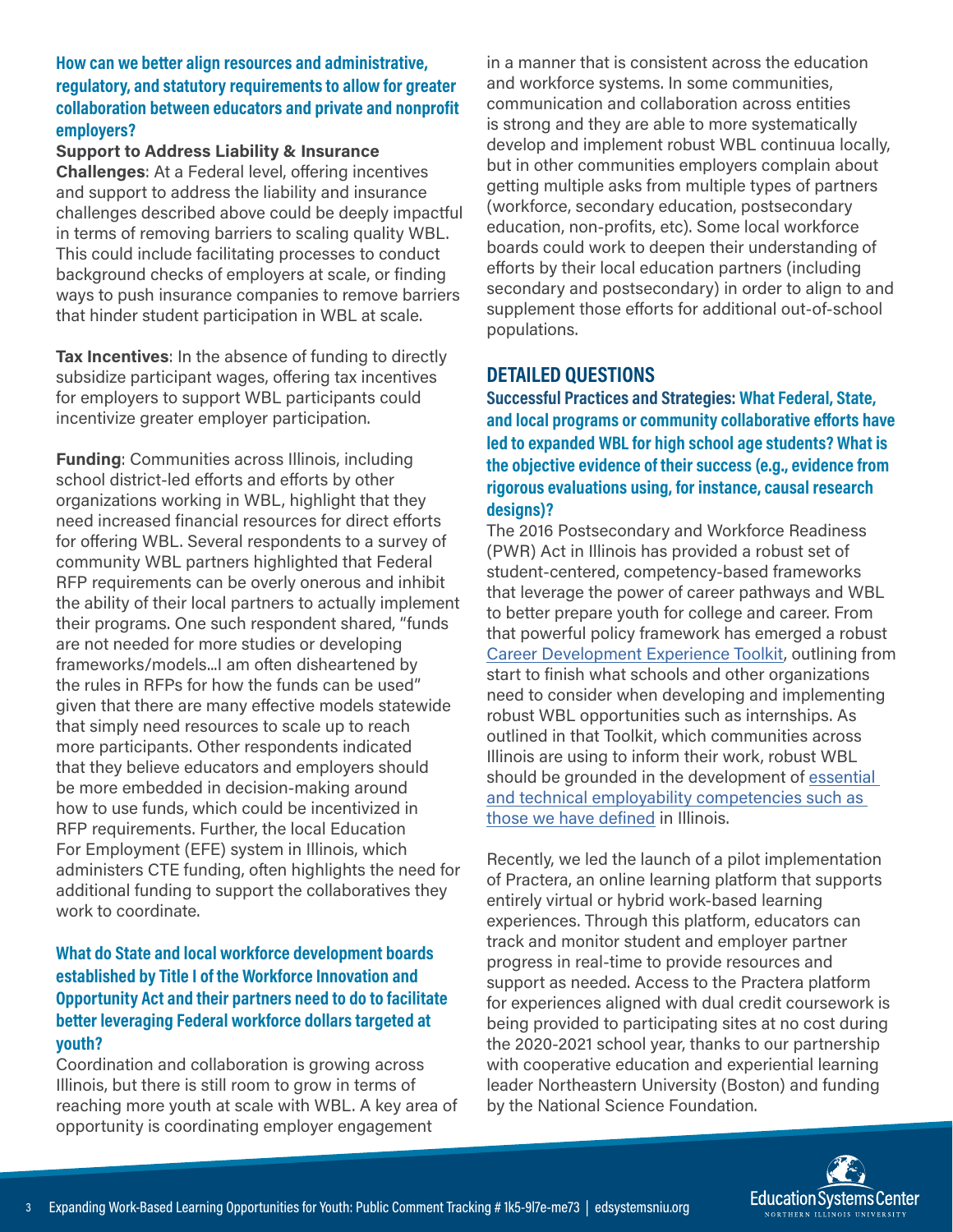Seven locations are Illinois pilot sites for Practera and will be supported through the Illinois Work-based learning Innovation Network (I-WIN) and technical assistance from EdSystems:

- Central District 301
- East St. Louis Senior High School
- Elgin Community College
- Kankakee Community College
- Moraine Valley Community College
- North Chicago Community High School
- Northern Kane County EFE Region 110

Across the state, community leaders and school districts are working extensively with local employers to develop and implement robust WBL. In Sauk Valley, a manufacturing group has sponsored Manufacturing Career Days even at a middle school level, and has supported the local vocational center and community college by fundraising for the equipment needed in multi-craft programs. In some communities, they are able to track WBL participants longer term and see if they continue in the sector of their WBL experience.

The One Summer Chicago program, centered on youth summer employment, publishes an annual report on program participation ([example here\)](https://drive.google.com/file/d/10dzrMRJ0lJMh-EPehPqfOU6JAuwm7r0i/view) and was evaluated in a qualitative study by Chapin Hall in [2014](https://www.chapinhall.org/research/one-summer-chicago/) to assess impact on participating youth.

## **Successful Practices and Strategies: How might technology be leveraged to overcome geographic barriers to student participation in WBL in rural and other communities? Are there successful examples of virtual WBL?**

**Scaling Career Exploration**: Across Illinois, communities are scaling up robust virtual career exploration opportunities, including virtual job shadows. Through video presentations and calls, young people are able to access information on a broader range of careers both within their communities and across the State. In Robinson, Illinois, they have harnessed this approach to highlight non-traditional jobs for women in order to expand career awareness for their female students.

**Transportation**: A key opportunity with virtual WBL is to address the extensive transportation challenges facing communities trying to develop and implement WBL. Virtual WBL can enable more students to participate in WBL by bringing the experiences to them.

**Scheduling**: Virtual WBL may also be able to help address scheduling challenges, allowing for young people to participate in activities that might have been difficult to access given standard school and bus schedules.

## **Project-Based Learning & Team-Based Challenges**:

In a virtual context, it may be easier to incentivize employer support for activities that allow young people to analyze and work to address a challenge facing a local employer.

**Practera Pilot**: As mentioned above, there is an emerging pilot with the Practera platform that several communities across Illinois are participating in. These communities are utilizing the virtual platform to deliver virtual WBL in alignment with a Dual Credit course at the secondary level. While the pilot is underway, this direct linkage between WBL and classroom learning, oriented toward postsecondary success, is a promising framework.

**Potential Challenge**: Broadband access is still an area for growth across Illinois, with inequitable access both across and within communities of all geographic types.

#### **Successful Practices and Strategies: What interventions, strategies, or practices would need to be included in a WBL program to increase the likelihood of its success?**

In order for WBL programs to be successful, they need to focus on a few key areas in particular:

- 1. Ensuring the activities are developing essential [and technical employability competencies](http://pwract.org/wp-content/uploads/2020/05/PWR-Report-April2020-Final.pdf) and are real-world experiences. WBL participants should be responsible for authentic tasks appropriate to their age and skill level, and should be assessed thoughtfully in order to measure skills gains.
- 2. Supporting participants with wraparound supports that enable them to reach their full potential and engage deeply in their WBL experience. These supports can include mentoring, career advising, transportation assistance, financial literacy support, etc.
- 3. WBL participants should be compensated in some form, either through academic credit or financial incentives like a paycheck or stipend. This honors their

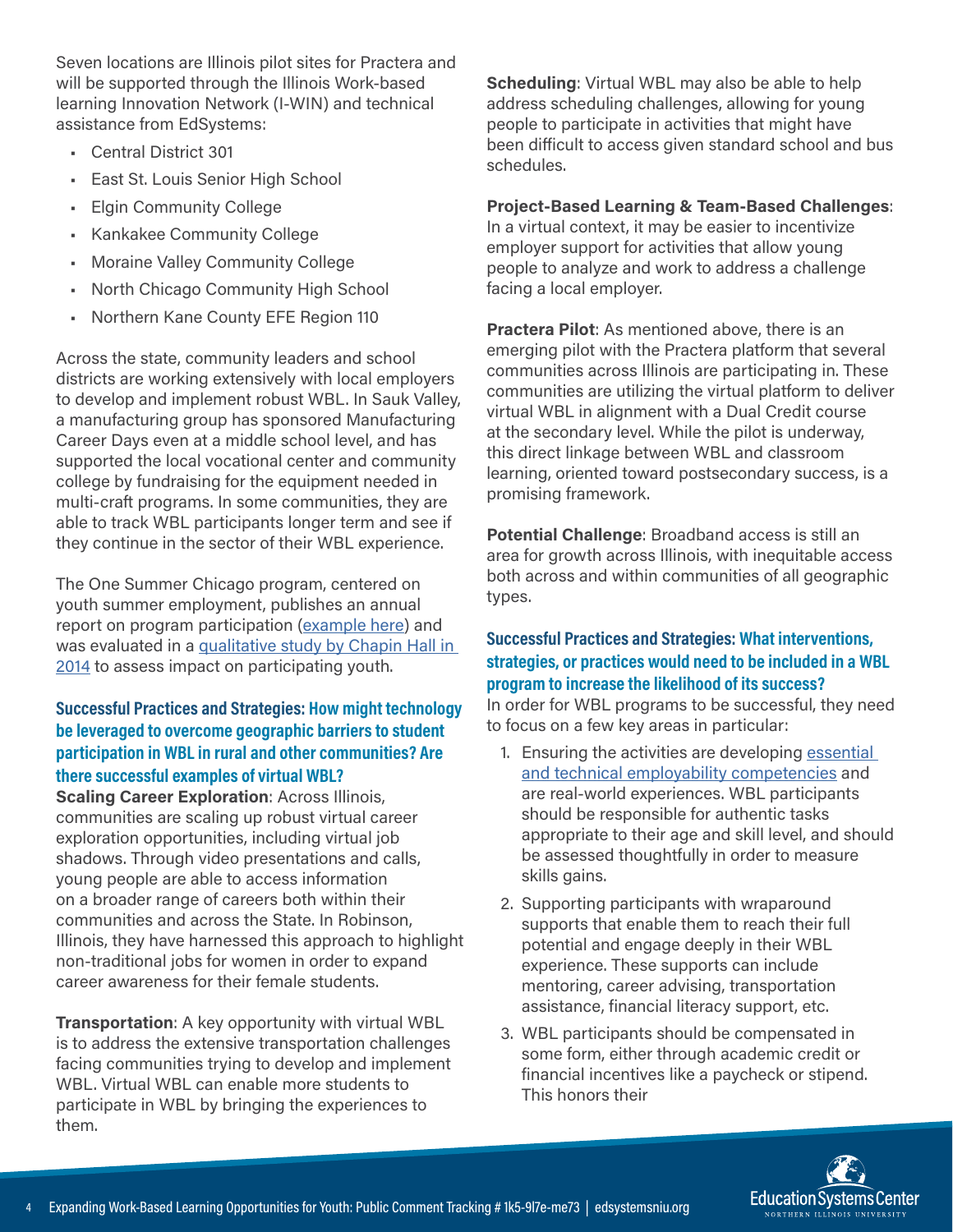work and provides "skin in the game" for the employer and participant alike.

## **Successful Practices and Strategies: What are ways to involve parents, students, and employers in planning and implementing WBL to help ensure that strategies will be successful in meeting their needs?**

**Parents**: One innovative approach we have heard from some communities in response to COVID-related shifts is to engage parents and other community members as professionals who can provide some career exploration and mentorship beyond a traditional employer WBL placement. More generally, communities emphasize the need to engage parents in career awareness and exploration activities so they understand a broader universe of what might be available to their children. Further, incorporating WBL as part of annual academic planning for students can help parents see those experiences as part of an overall set of activities and skills their student should be exploring.

**Students**: Student engagement should be a cornerstone of WBL experiences in terms of identifying valuable WBL experiences and providing feedback throughout on the nature of their experience. Upon culmination of their own experiences, students can serve as "ambassadors" to the program as well as provide valuable input to administrators on how the program can improve and better meet young people where they are in terms of skills and interests.

**Employers**: Employers also must be deeply engaged in the WBL development and implementation process as thought partners to define authentic roles and tasks for participants that are grounded in their sector's realities and will result in skills gains. Just as with students, gathering feedback from employers on their experience with the WBL programs is a critical step to drive continuous improvement processes.

#### **Examples from the field**:

- Businesses and other local institutions are engaged in planning processes, asked provide job talks and job shadows to share more about employability skills needed in their field
- Employers videotape "a day in the life" as a virtual job shadow
- Teacher "Externships" allow for educators to understand what skills and experiences pertain to their field of instruction so

as to better contextualize their lesson plans

• Recognition opportunities for employers celebrating their commitment through an annual awards breakfast or local news segment

#### **Public and Private Partnerships: Which State, local, nonprofit, and business partners have been involved in successful initiatives to expand WBL? Which partners should be involved in the future?**

Below are listed many of the existing partners who support WBL in Illinois, though this list is likely not exhaustive.

#### **State Agencies & Leadership**:

- Illinois Department of Commerce & Economic Opportunity (DCEO)
- Illinois Community College Board (ICCB)
- Illinois Department of Employment Security (IDES)
- Illinois State Board of Education (ISBE)
- Illinois Workforce Innovation Board
- Interagency Implementation Team

#### **Types of Local Partners**:

- Secondary districts and schools
- Community colleges
- Nonprofits providing wraparound supports
- Philanthropy underwriting programs
- Local employers
- Chambers of Commerce
- Local Workforce Innovation Areas
- Education For Employment (EFE) CTE administrators
- Intermediary organizations (like Alignment Rockford or the Greater Peoria Economic Development Council)
- Career and Technical Student Organizations (CTSOs)

#### **Other Partners**:

• Education Systems Center at Northern Illinois [University](https://edsystemsniu.org/) (EdSystems) - policy development and technical assistance for both State agency-level action and community-level efforts

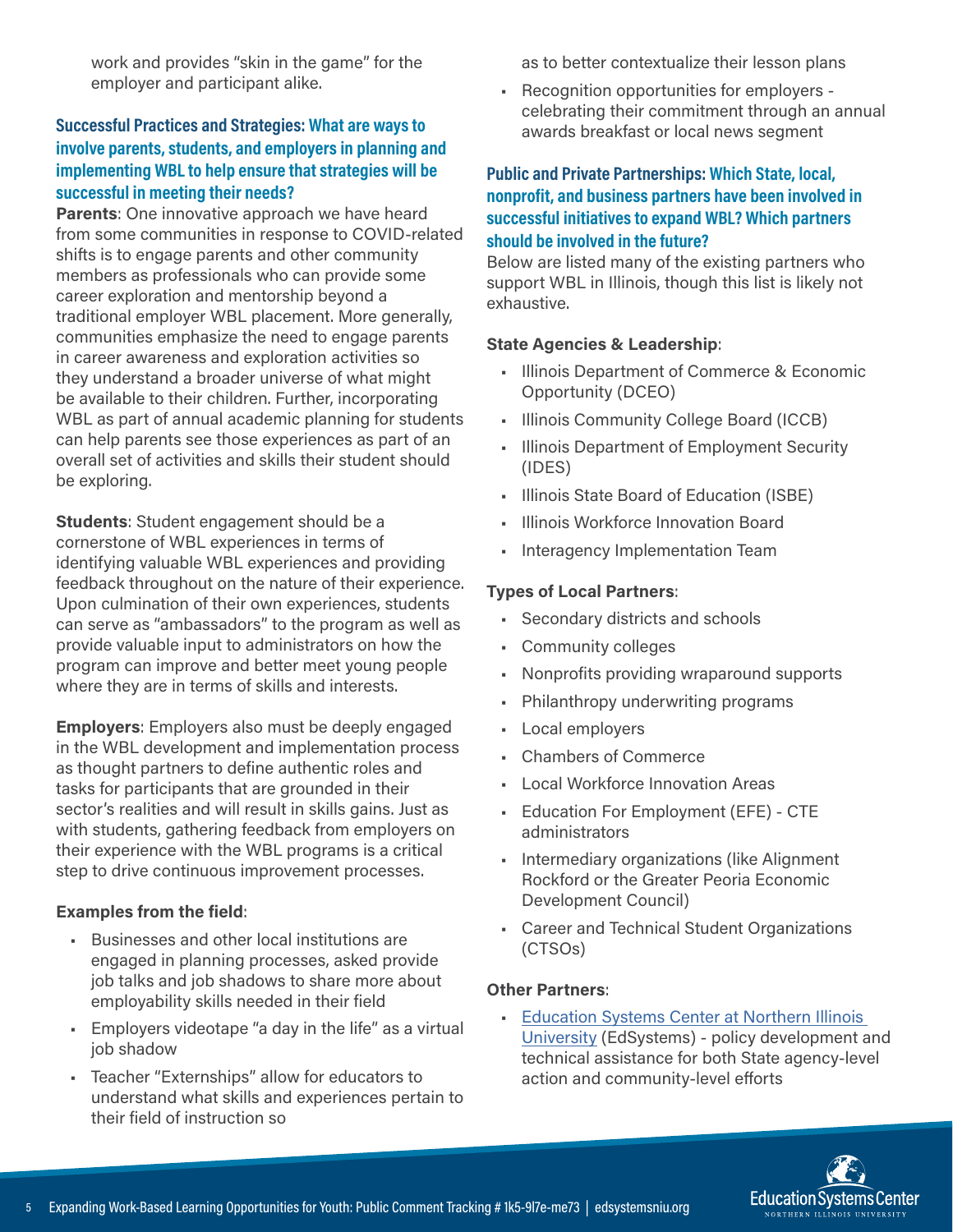- [Illinois 60 by 25 Network](https://60by25.org)
- [Illinois Work-Based learning Innovation Network](https://edsystemsniu.org/illinois-work-based-learning-innovation-network/)
- **Stand for Children IL**
- Illinois Manufacturers Association
- National Governors Association Illinois has participated for several years in WBL Policy Labs
- Education Commission of the States Illinois has participated in some Policy Labs

**Future Engagement**: Communities have shared that in the future, greater engagement with organizations working with justice-involved youth should be a priority.

#### **Public and Private Partnerships: What role did or what role could philanthropic organizations play in supporting these types of initiatives?Philanthropy can provide critical funds connections to support:**

**Data Infrastructure**: As mentioned elsewhere, data infrastructure is a major barrier to successful monitoring of implementation and outcomes. Organizations supporting WBL efforts benefit from direct resources to support obtaining and building out appropriate tracking systems.

**Incentivizing Participation by Non-Profits**: Funders can require or encourage nonprofits they fund to either provide wraparound supports for participants, or serve as a host site for a WBL participant.

**Wages & Supports**: Funders can provide critical funding to support the employee mentor that is working with a WBL participant to compensate them for this extra set of responsibilities, and even provide or subsidize wages for the participant as well.

**Champions of WBL**: Funders can and should play a critical role as champions for WBL by both directly funding WBL experiences as well as identifying opportunities to uplift and celebrate WBL programs and participants.

## **Public and Private Partnerships: How were the partnerships involved in those initiatives structured (e.g., governance models, provision of services, shared funding, collaborative professional development)?**

There are a number of common approaches for WBL across Illinois. In some cases, CTE/Perkins funding drives WBL experiences primarily for CTE students. However, there are still other secondary districts who braid CTE and other funding to

support a broader effort on career pathways including WBL, such as the Center for Career Discovery in Township District 214.

In other communities, we see intermediaries providing support to connect education entities and employers or industry groups. Organizations such as Alignment Rockford recruit employers and facilitate the process for secondary students to participate in a variety of career exploration and development activities.

### **Outcomes, Data, and Evaluation Design: What existing data collection mechanisms can be harnessed to describe the characteristics of students and employers participating in WBL and to track performance outcomes of students who participate or do not participate in WBL?**

Currently, data collection is highly localized and tied to the funding stream supporting the program in question (e.g. WIOA, ESSA, Perkins, etc). These data are reported through disparate tracking systems and collect different types of data.

In our State's ESSA plan, the College and Career Readiness Indicator (CCRI) includes some career exploration and development elements, so we will have more data in the near future across secondary institutions regarding participation in WBL. Further, tracking for students completing College and Career Pathway Endorsements (CCPE) under the Postsecondary and Workforce Readiness (PWR) Act will provide more data on WBL participation as well.

From the field, we hear that tracking of individuals participating in WBL can be challenging, and often involves obtaining alternative platforms beyond their Student Information Systems (SIS) that are more tailored to WBL and career pathways data collection. Some of these platforms include: Salesforce, Transeo, Naviance, GroupTrails, and Xello.

#### **Outcomes, Data, and Evaluation Design: What role, if any, do you believe a State's longitudinal data system should or could play in the development, tracking, and advancement of career readiness?**

In the longer-term, the Illinois Longitudinal Data System can potentially support the linkages of data across funding streams to enable policymakers to assess academic and employment outcomes for individuals participating in a variety of WBL experiences. Ultimately, with enhanced data

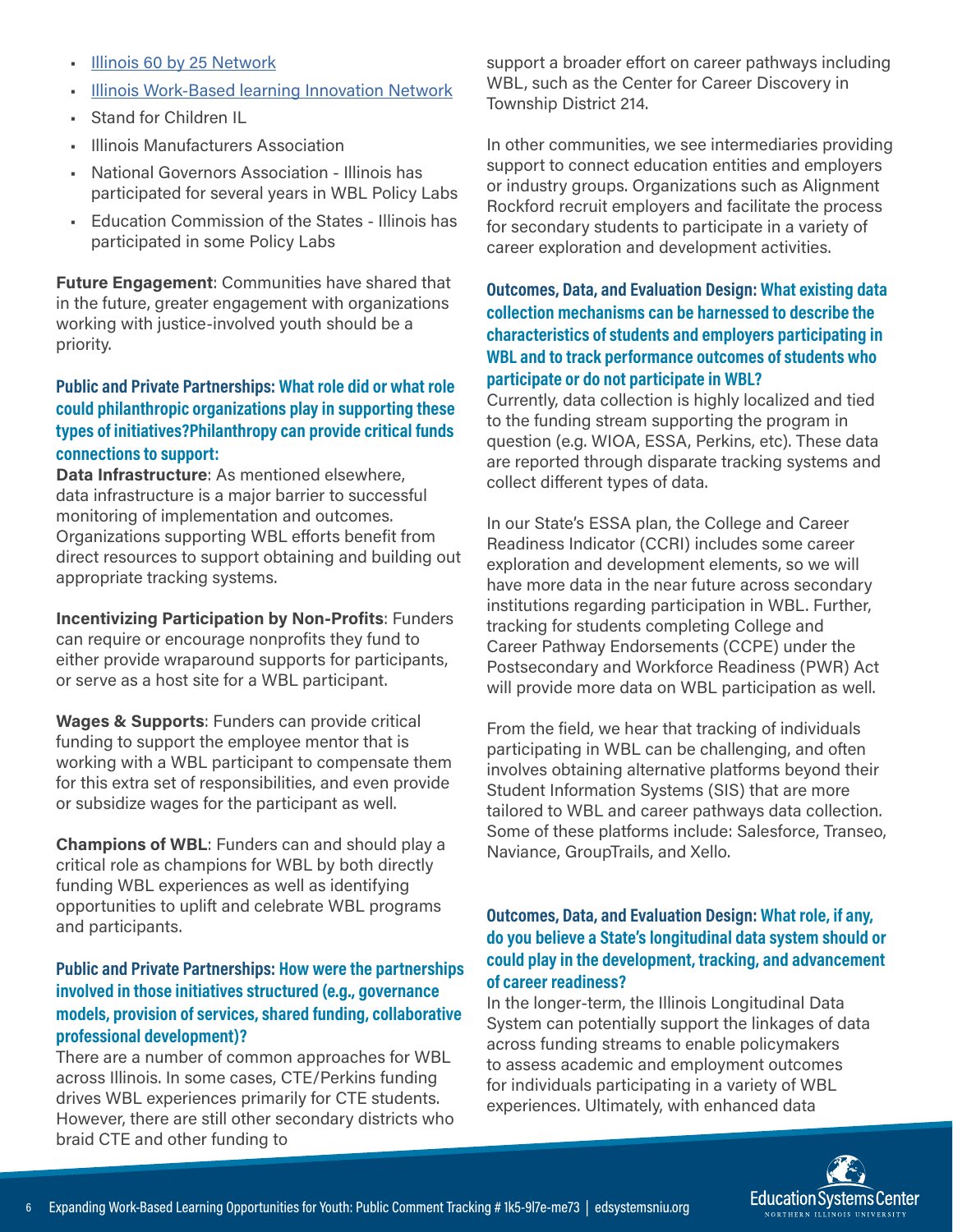collection and integration, programs and interventions can be assessed to determine program effectiveness, as well as opportunities to address equity gaps in access or completion. Using standardized data can help address data quality issues often faced by communities using self-reported data to assess postsecondary outcomes of their participants.

#### **Outcomes, Data, and Evaluation Design: What do you see as the most predictive and helpful metrics and outcomes for success?**

Given that data collection on WBL is so varied, it is difficult to name predictive measures that will indicate success. However, metrics we have found worth reviewing include:

- Hours worked in a Career Development Experience
- Measurable employability skills gains
- Employment and wages post-completion
- Postsecondary enrollment and retention

## **Outcomes, Data, and Evaluation Design: What are examples of some frameworks and protocols for sharing data efficiently across programs while meeting privacy and confidentiality requirements? What should be the specifications for additional frameworks or protocols for the effective sharing of information?**

In communities that are taking a collaborative approach, developing internal data dashboards has been one mechanism by which they are able to share and review data in alignment with intergovernmental agreements honoring FERPA and other privacy requirements. One such example is the Northwest Educational Council for Student Success (NECSS), which serves as the Education For Employment (EFE) in the region and engages members from the local secondary and postsecondary entities in a collaborative driving pathways and WBL implementation.

#### **Student Barriers: What are the legislative, regulatory, or other barriers that impede student participation in WBL? What barriers has the COVID-19 pandemic created?**

Beyond barriers impeding employer participation, and other barriers described above that limit the number and accessibility of participation, current secondary students face scheduling challenges that can preclude them from participation in WBL.

#### **Student Barriers: Are the barriers created at the Federal, State, or local level?**

Beyond barriers described elsewhere, many barriers faced directly by students are at the State and local levels.

## **Student Barriers: Would overcoming the barriers require changes in Federal or State laws? If so, what are those provisions of law and how would they need to be changed?**

In Illinois we have emerging frameworks such as competency-based education pilots that shift emphasis away from seat time and instead focus on student attainment of competencies. Any incentives that can be created at the federal level to promote similar approaches can empower states and localities to innovate in terms of approaches for preparing students for postsecondary and career success, including scaling up integrated WBL models.

## **Student Barriers: What are examples of schools or communities that have been successful in addressing transportation barriers to student participation in WBL?**

Common strategies to address transportation challenges include: providing public transportation stipends, utilizing school bus resources, and (in a few cases, with additional efforts to address liability issues) using rideshare services such as Lyft/Uber to transport students.

#### **Student Barriers: What are the best assessment tools to identify, address, and overcome barriers to career readiness among students?**

We strongly believe in a competency-based approach to developing career readiness. Some promising emerging efforts include [Greater Peoria Essential](https://icc.edu/gpeak/)  [Abilities and Knowledge \(GPEAK\),](https://icc.edu/gpeak/) which is a regional approach for assessing and validating essential skills needed in the workplace. Employers, communitybased organizations, and educational partners in the region can become a GPEAK site and host the certification system.

## **Student Barriers: What strategies have been successful in expanding WBL opportunities for students from special populations, as well as students from major racial and ethnic groups?**

Critical to ensuring students of all backgrounds and special populations are able to participate in quality WBL is establishing a clear expectation that WBL is for all students, not just certain groups